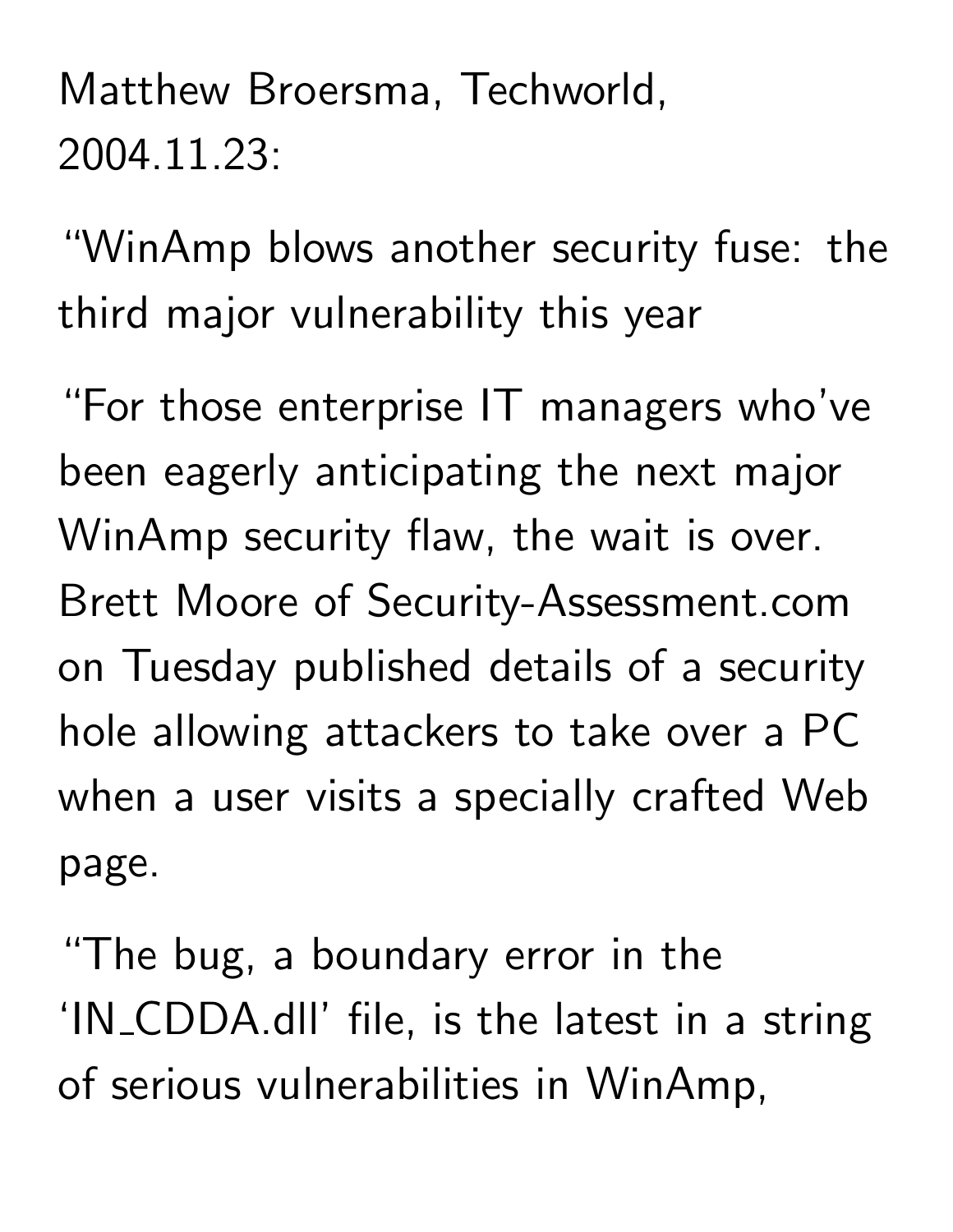including an August flaw in the handling of 'skin' files which attackers began to exploit before it had been discovered by researchers. The new bug, the skin file flaw and an April flaw in in the handling of '.xm' files could all be exploited by luring an affected user to a website containing a specific type of file, which would then be automatically downloaded and executed.

"This week's bug can be exploited in a number of ways, the most dangerous being via an '.m3u' playlist file, according to Moore. 'When hosted on a website, these files will be automatically downloaded and opened in winamp without any user interaction,' he wrote in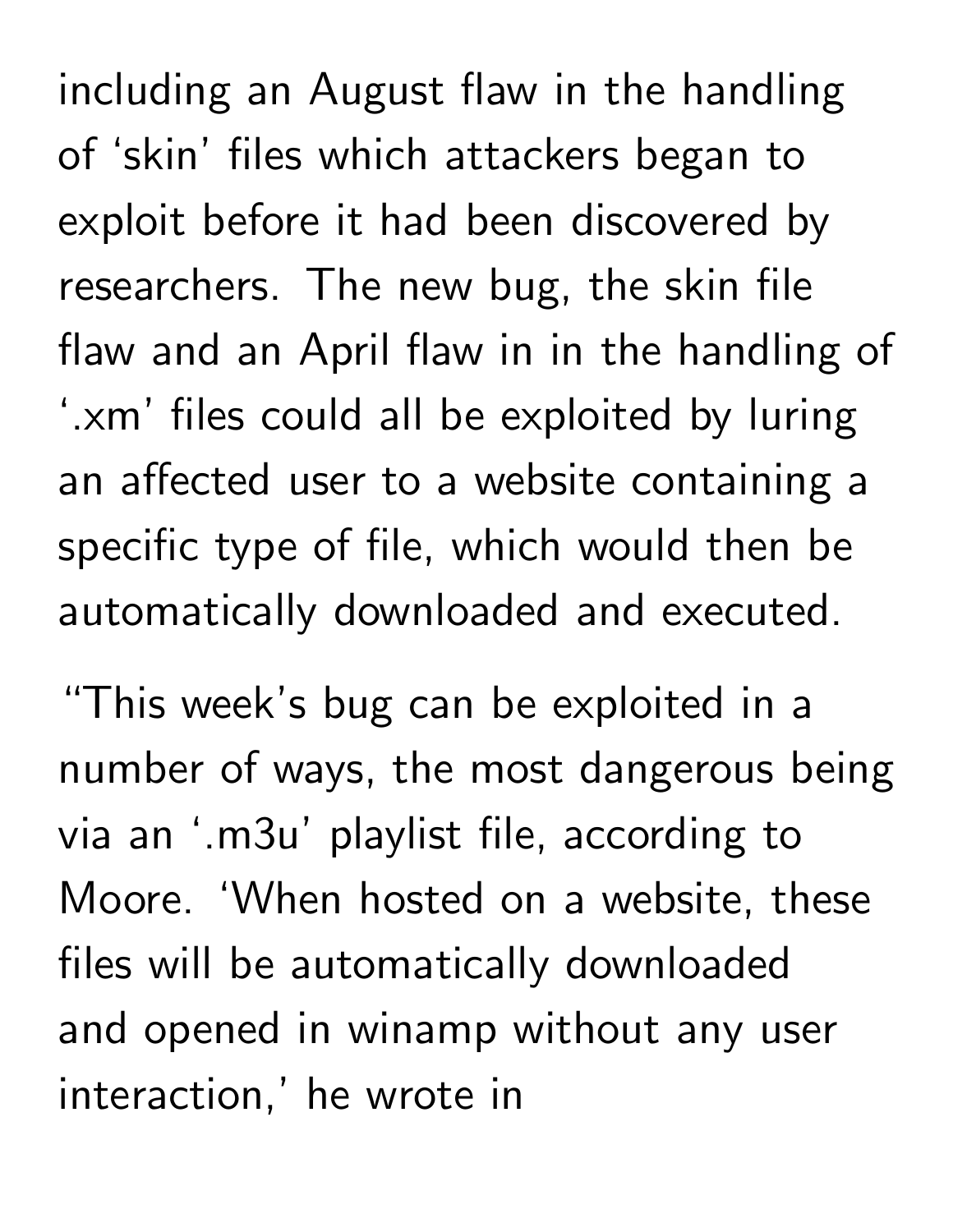Security-Assessment.com's advisory. 'This is enough to cause the overflow that would allow a malicious playlist to overwrite EIP and execute arbitrary code.' "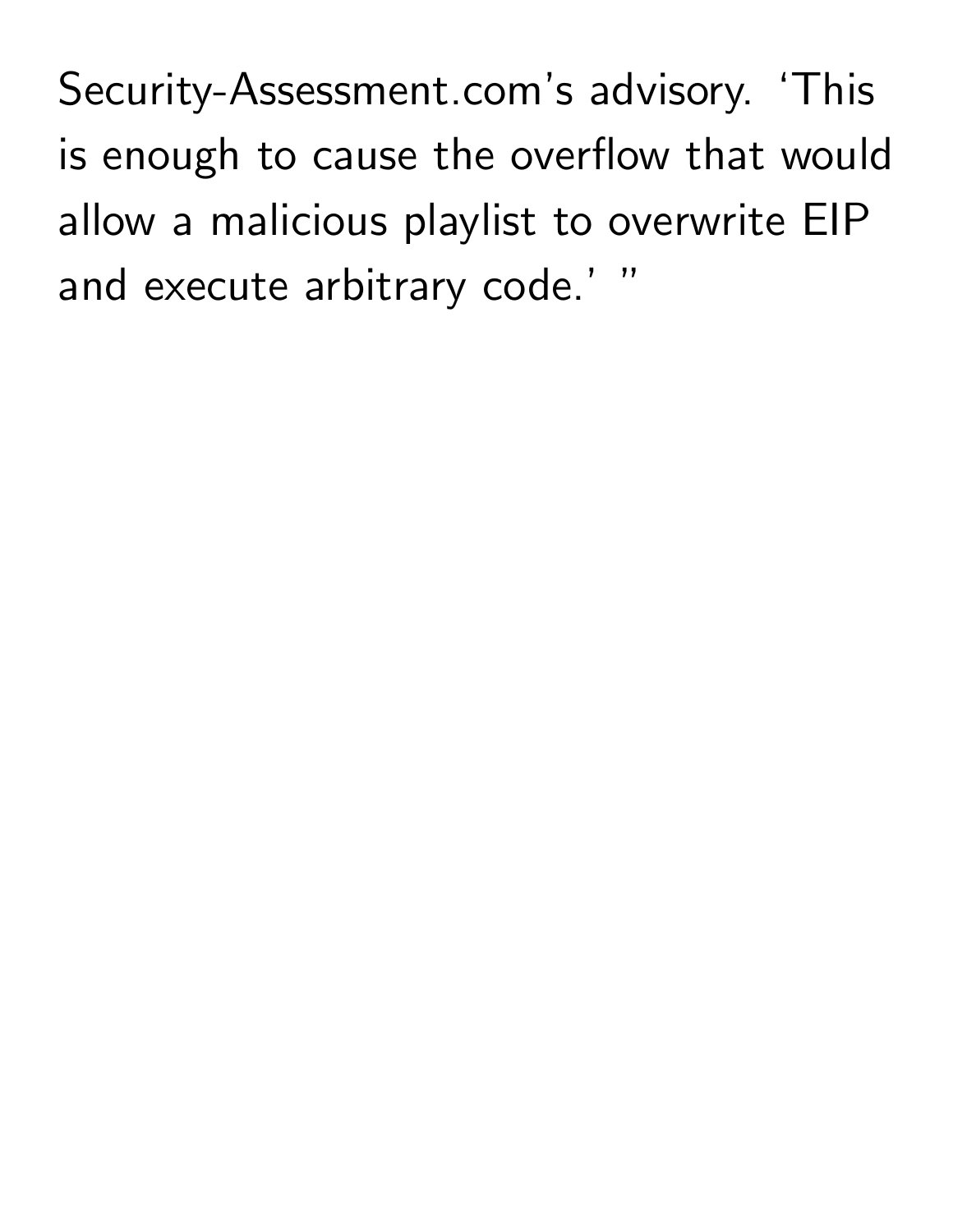## File-editing security holes

User edits a file for an hour: emacs fancy.c When emacs starts, it copies fancy.c into memory. When emacs finishes, it rewrites fancy.c with the new contents.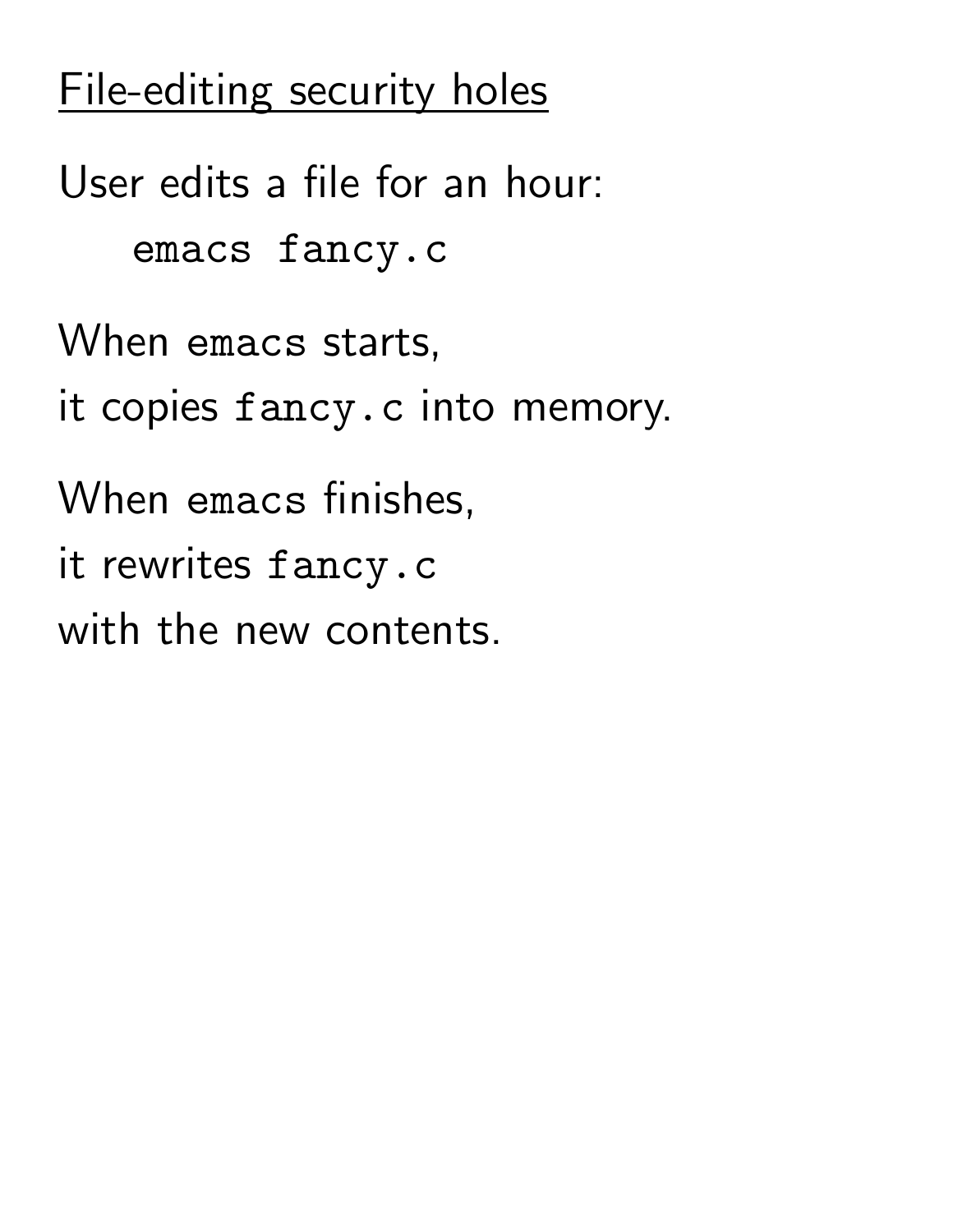Security hole 1: Attacker fills up disk. emacs truncates fancy.c and fails to rewrite it.

Many programs have these bugs. Example from xchat:

fp=fopen("servlist.conf","w"); fprintf(fp,...);

Fix: emacs uses rename for safe rewriting, so it doesn't lose old version; and notifies user that new data is not yet saved.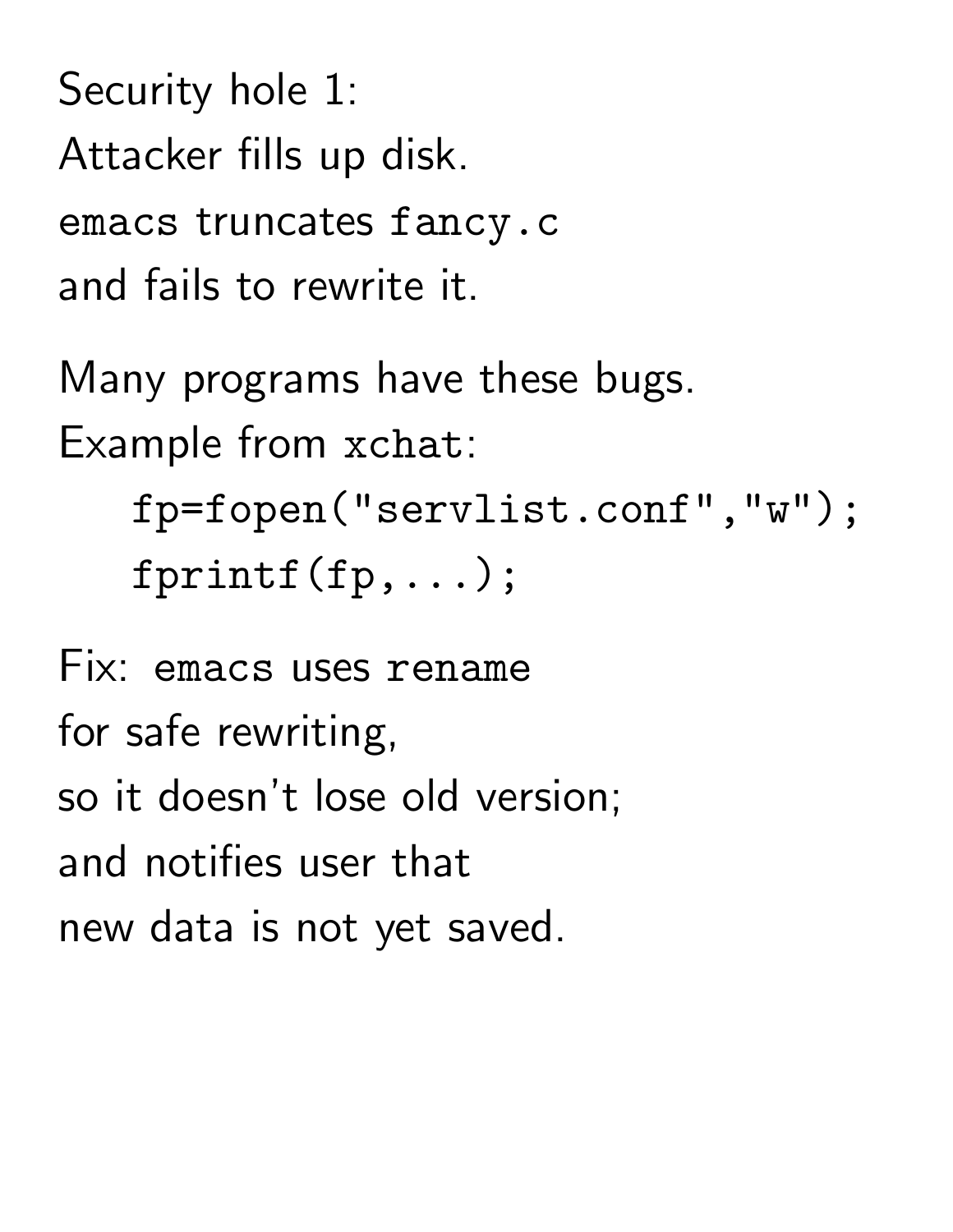Security hole 2: Attacker fills up memory. Overcommitment forces emacs to die.

Fix: emacs tells user to save to disk frequently, for example using the emacs auto-save option.

Somewhat annoying but standard security policy: it's okay for a few minutes of work to be lost, if user is notified that the work has been lost.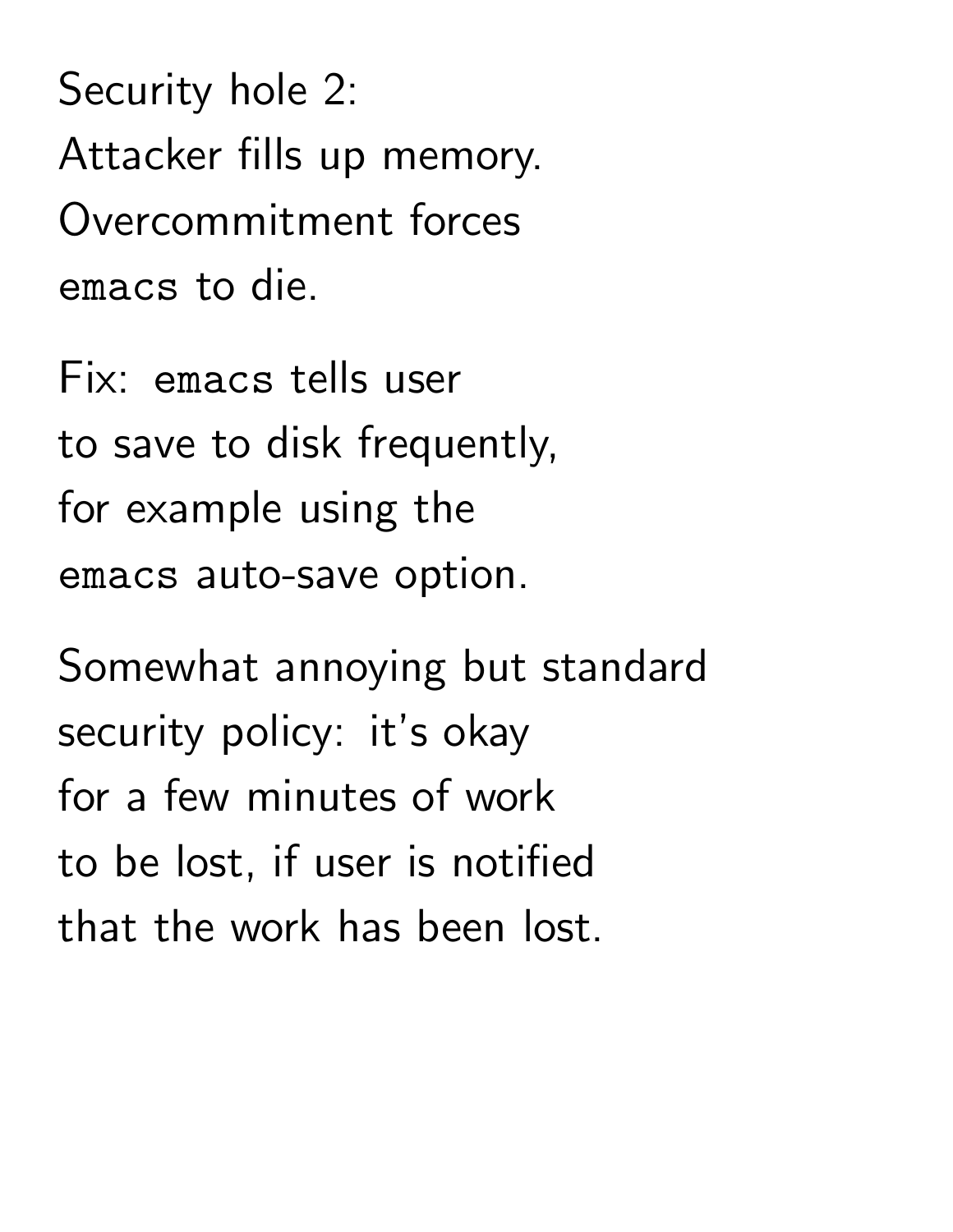### World-writable directories

# DavFS2 bug fixed 2004.10.30:  $f =$  concat("/tmp",d,".pid",0);  $fp = fopen(f, "w")$ ;

Impact: Any user can destroy any file on the system. Possibly worse effects.

This is a very common problem.

Fix: Replace /tmp with /var/run.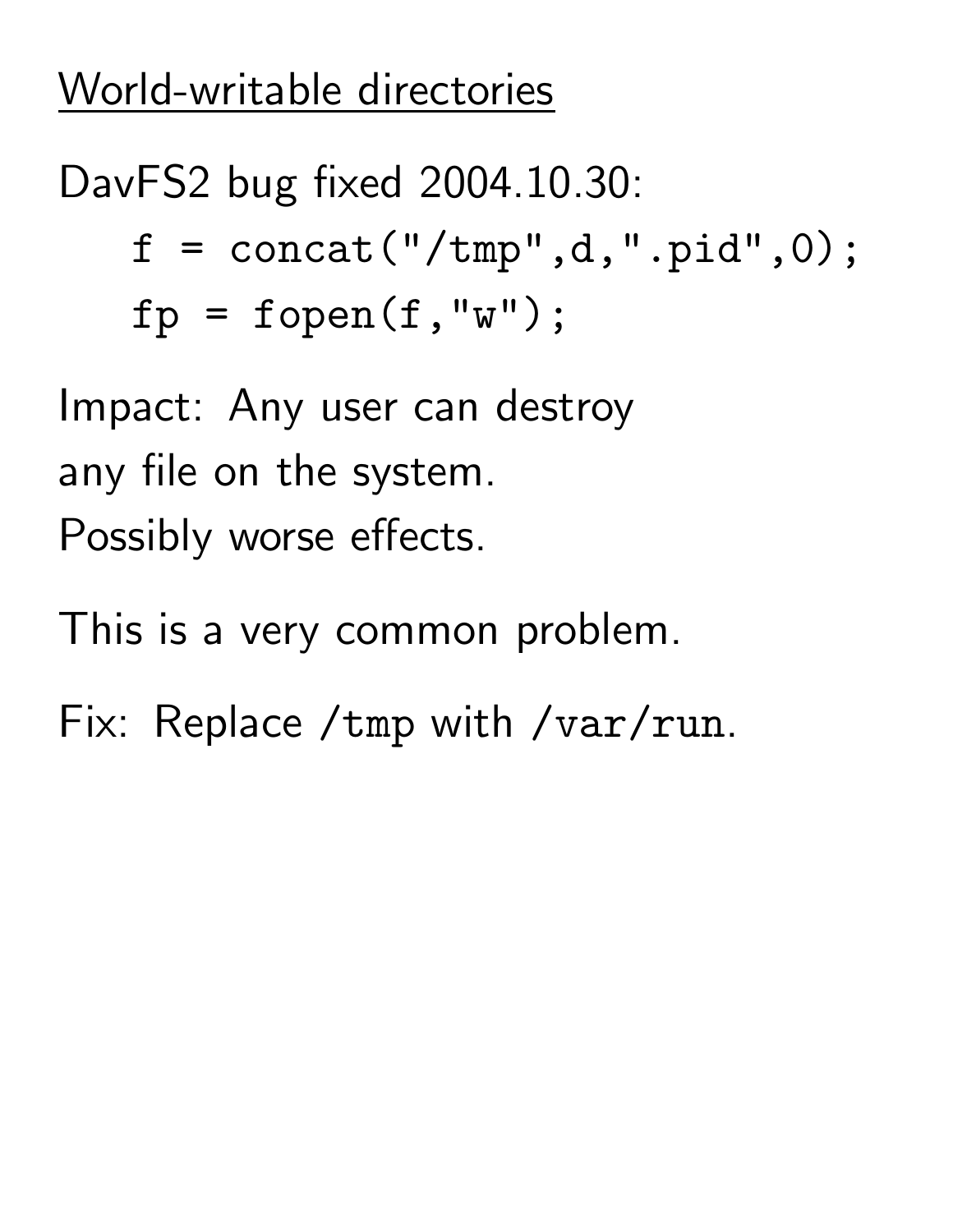/tmp and /var/tmp are directories with permissions 01777.

Any user can create and remove files in these directories:

> echo hello > /tmp/test cat /tmp/test rm /tmp/test

These directories are sticky, so a user cannot remove another user's files.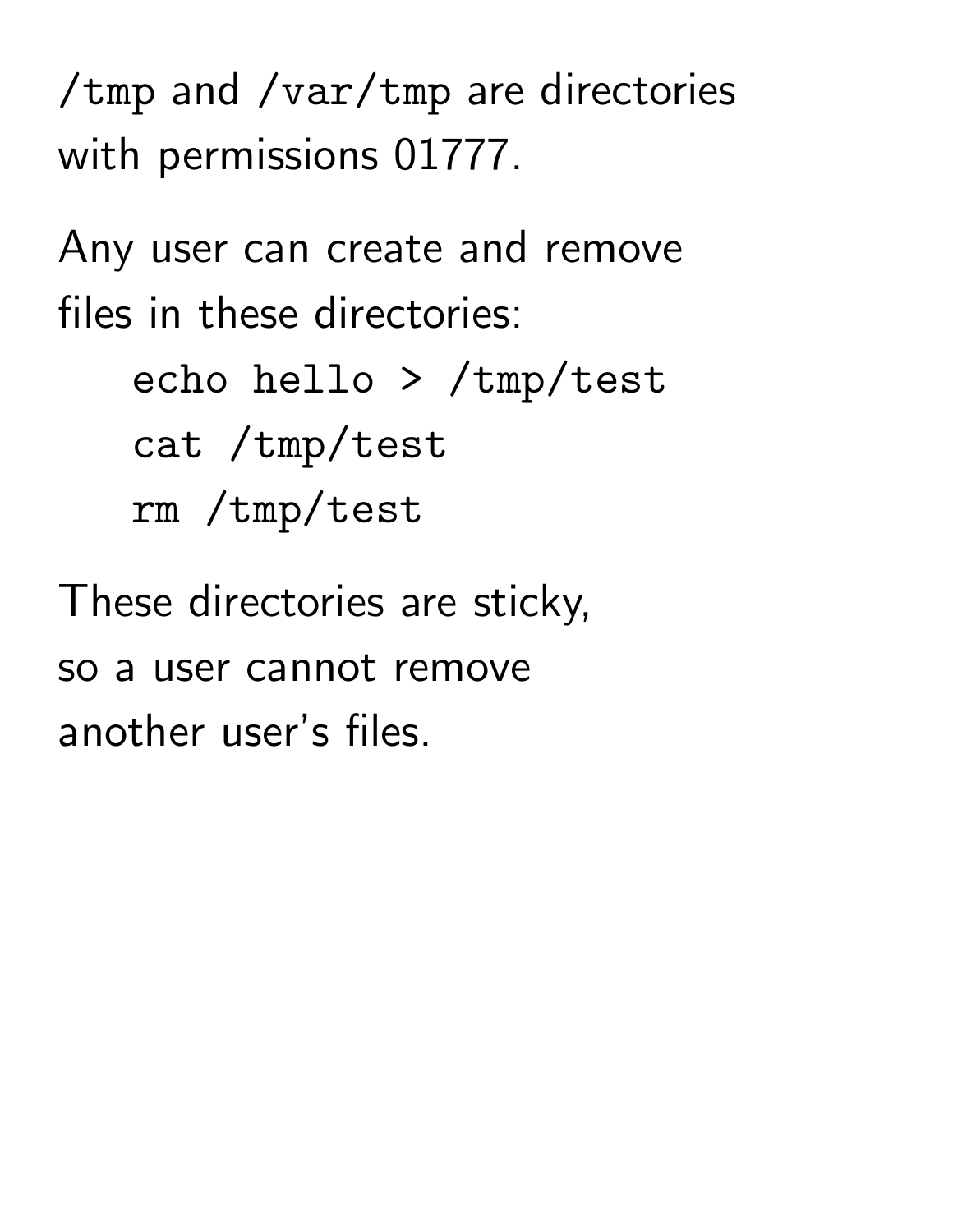## A minor historical side note

The first UNIX security hole I ever found:

```
ULTRIX 2.0 failed to check
sticky bit during rename(), so
rename("/tmp/evil","/tmp/victim")
would replace /tmp/victim
owned by another user.
Could easily steal mail etc.
```
Sysadmin Kevin R. Perry, 1988.10.05: "My God, you're right. .. and the contract of the contract of the Try not to abuse this for the next couple of days, until I figure out the fix."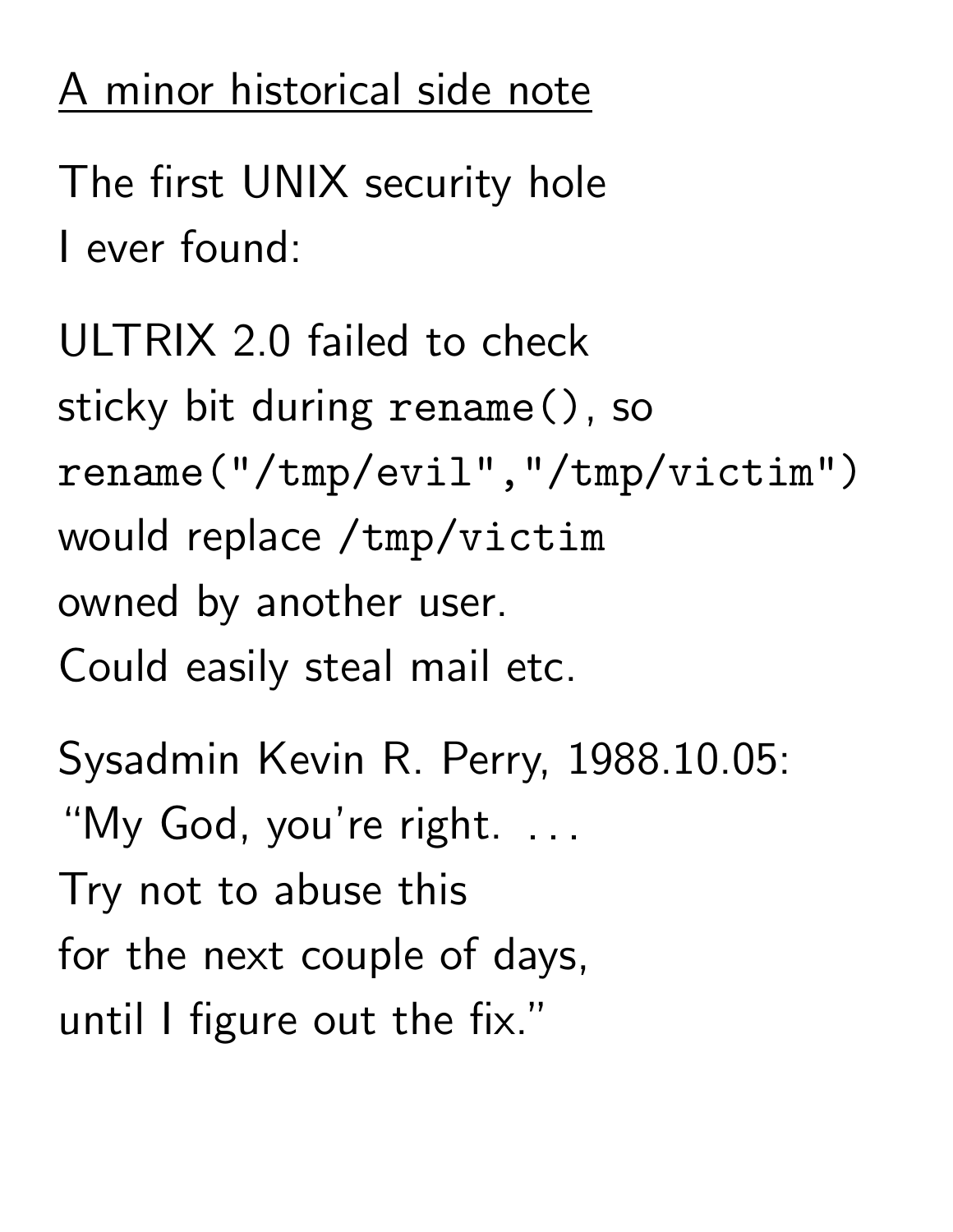#### So what's wrong with DavFS2?

fopen() ends up calling open("/tmp/whatever.pid", O\_WRONLY|O\_TRUNC|O\_CREAT,0644).

Before this happens, attacker guesses name /tmp/whatever.pid, and creates /tmp/whatever.pid as a symbolic link:

> ln -s /etc/passwd \ /tmp/whatever.pid

open() sees that /tmp/whatever.pid links to /etc/passwd, so it opens /etc/passwd, also truncating /etc/passwd.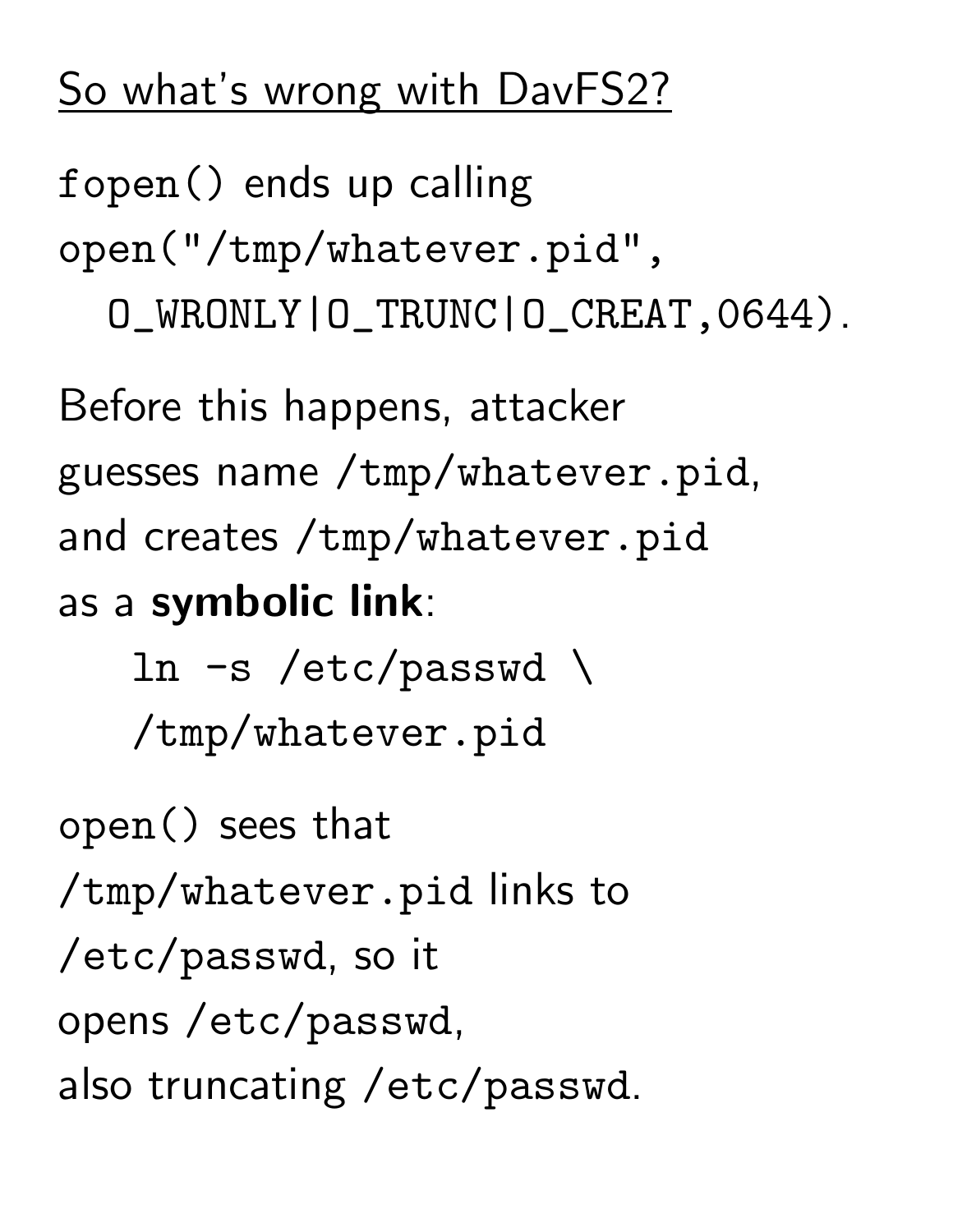A different attack: attacker guesses name /tmp/whatever.pid and creates /tmp/whatever.pid as a world-writable file.

DavFS2 opens that file. Attacker still owns the file and changes its contents. DavFS2 later reads the file and gets attacker's information.

Partial fix: Use O\_EXCL, making open() fail if file already exists (or if it is a symbolic link).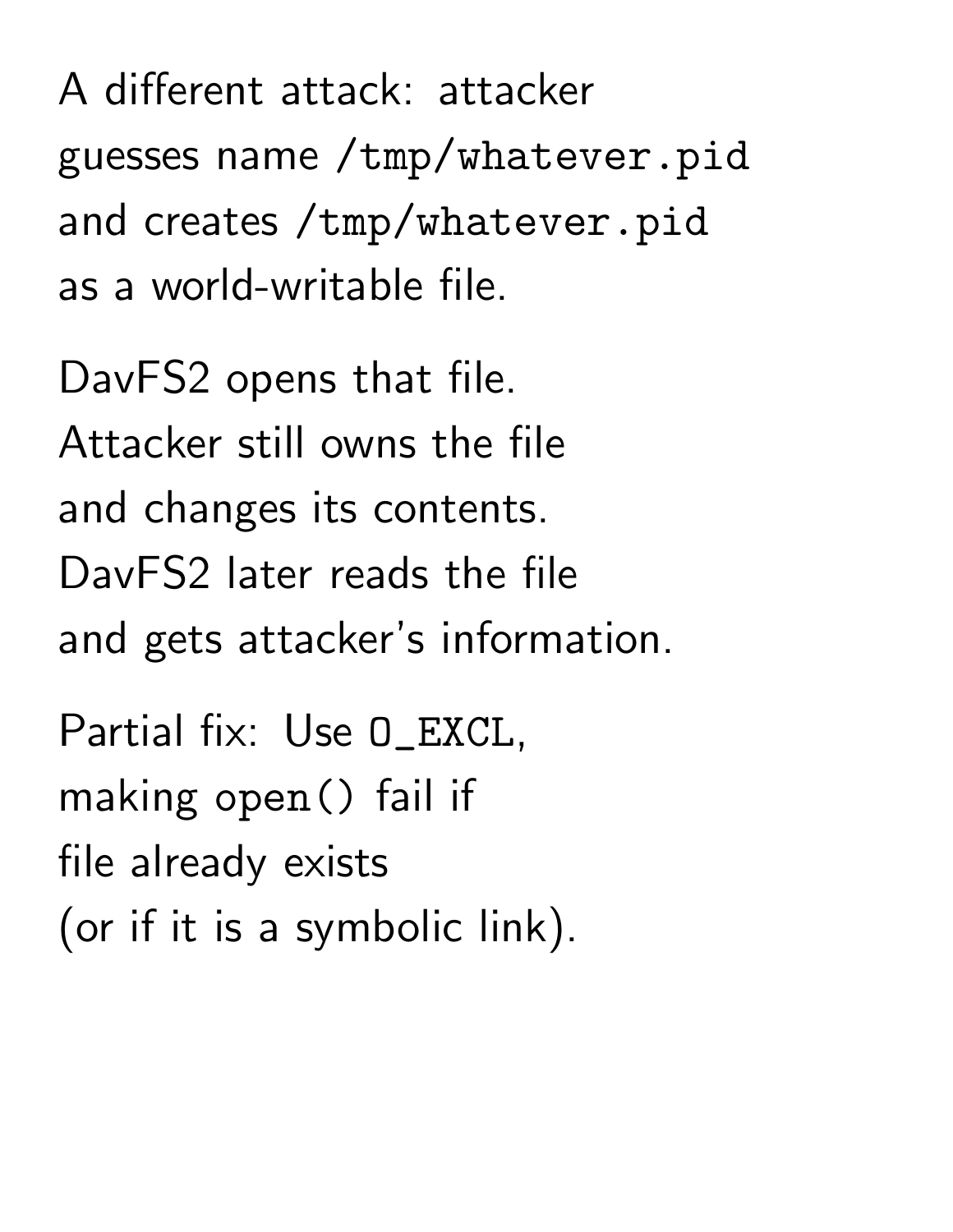Attacker can still create file, making DavFS2 fail to create it.

Fix: Choose random filename; create with O\_EXCL; if that fails, try again with another random filename. Use unpredictable source of random numbers, such as /dev/urandom.

Much better fix: Never use /tmp, /var/tmp, etc. Figure out non-world-writable locations for all files.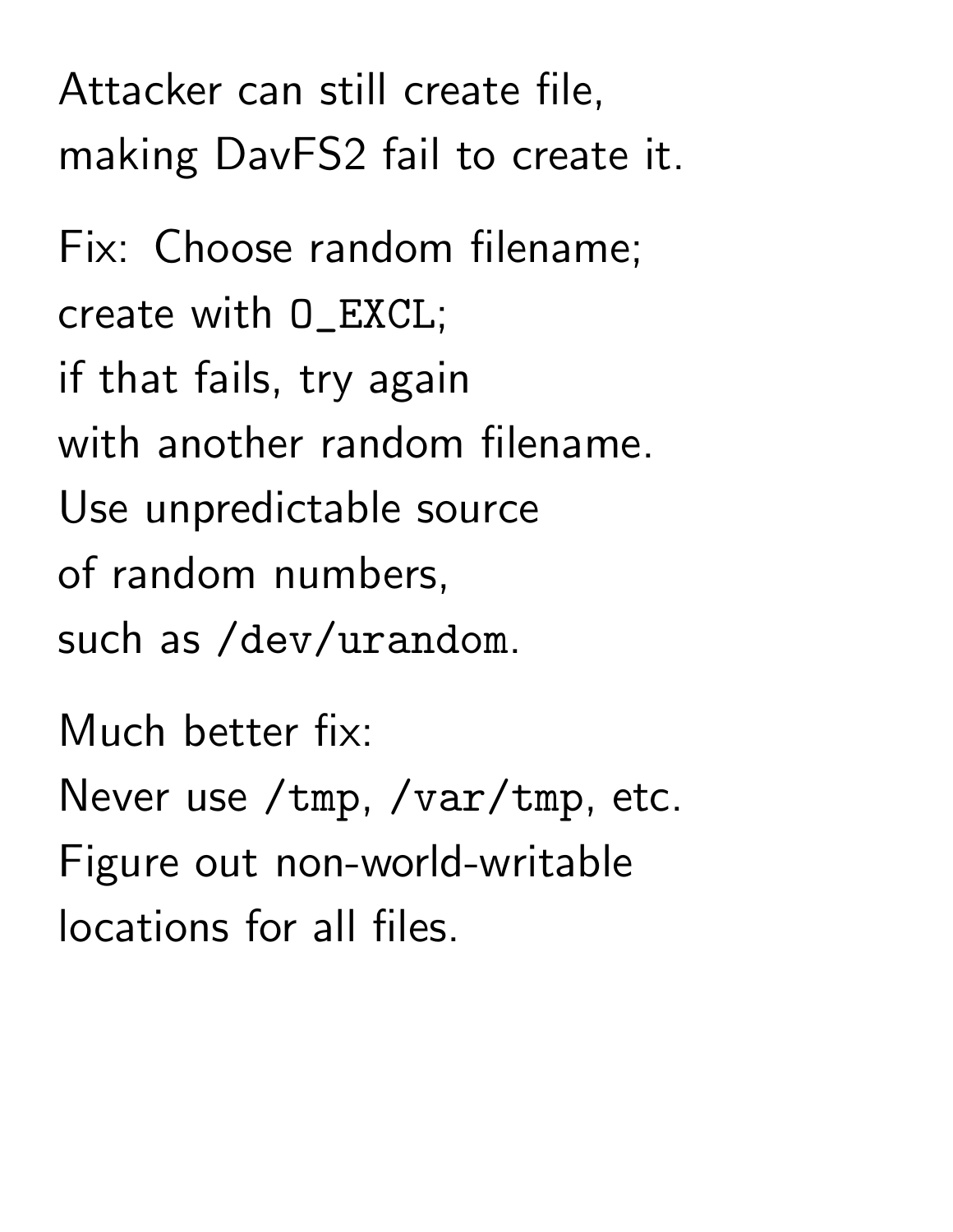In some languages (e.g., /bin/sh), no easy way to use O\_EXCL.

"Who cares?" programmer says. "I can check for myself whether file already exists. Much easier than giving up on /tmp."

while :

do

 $x = 'jot -r 1 1 1000000'$ test -e /tmp/\$x || break done echo mydata > /tmp/\$x ...

rm /tmp/\$x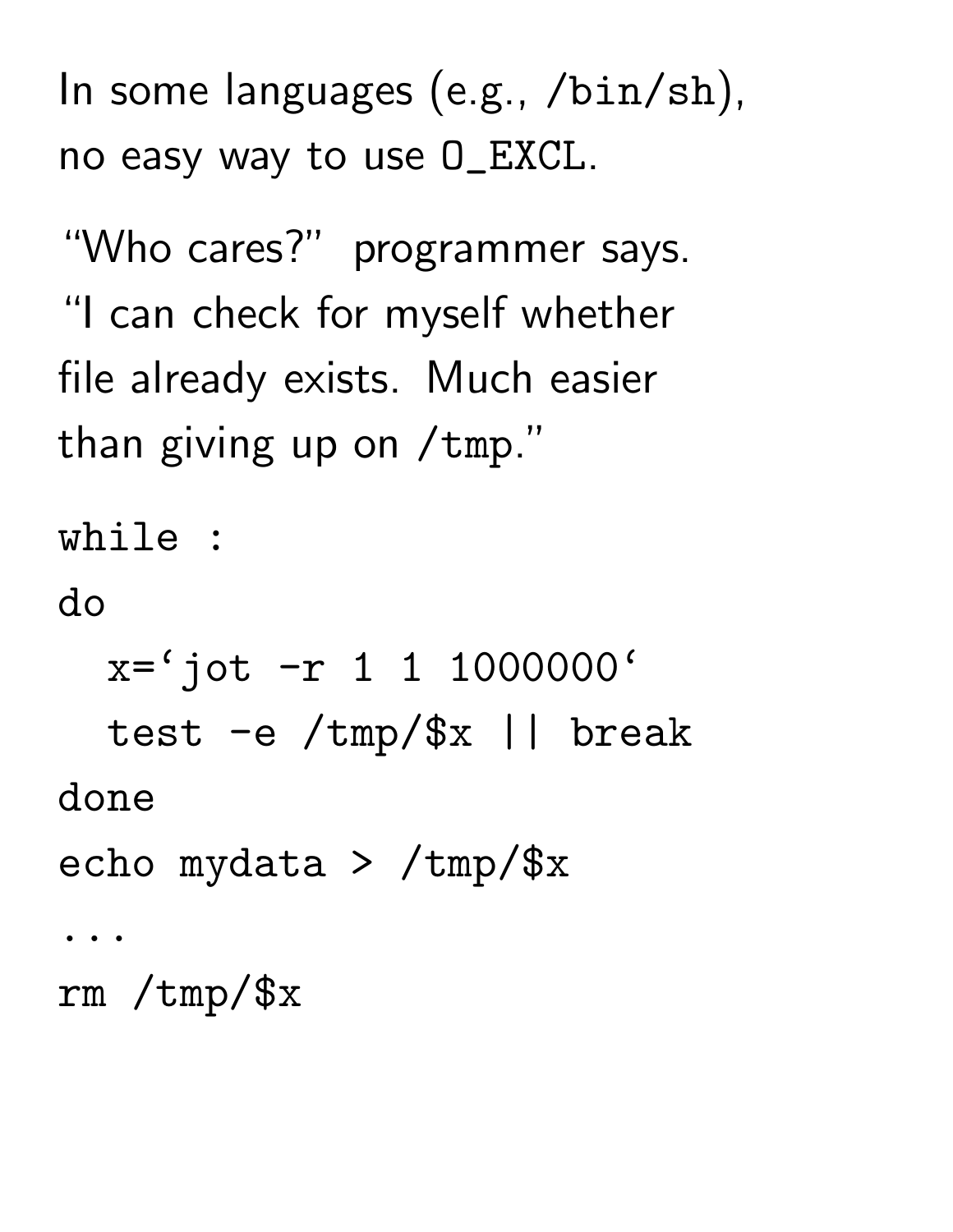while : do ... done is an infinite loop.

jot -r 1 1 1000000 prints random 6-digit number.

 $x = ' \dots'$  puts the random number into \$x.

test -e /tmp/\$x || break quits loop if /tmp/\$x does not exist.

e.g. Number is 769488; /tmp/769488 does not exist; script then writes to /tmp/769488.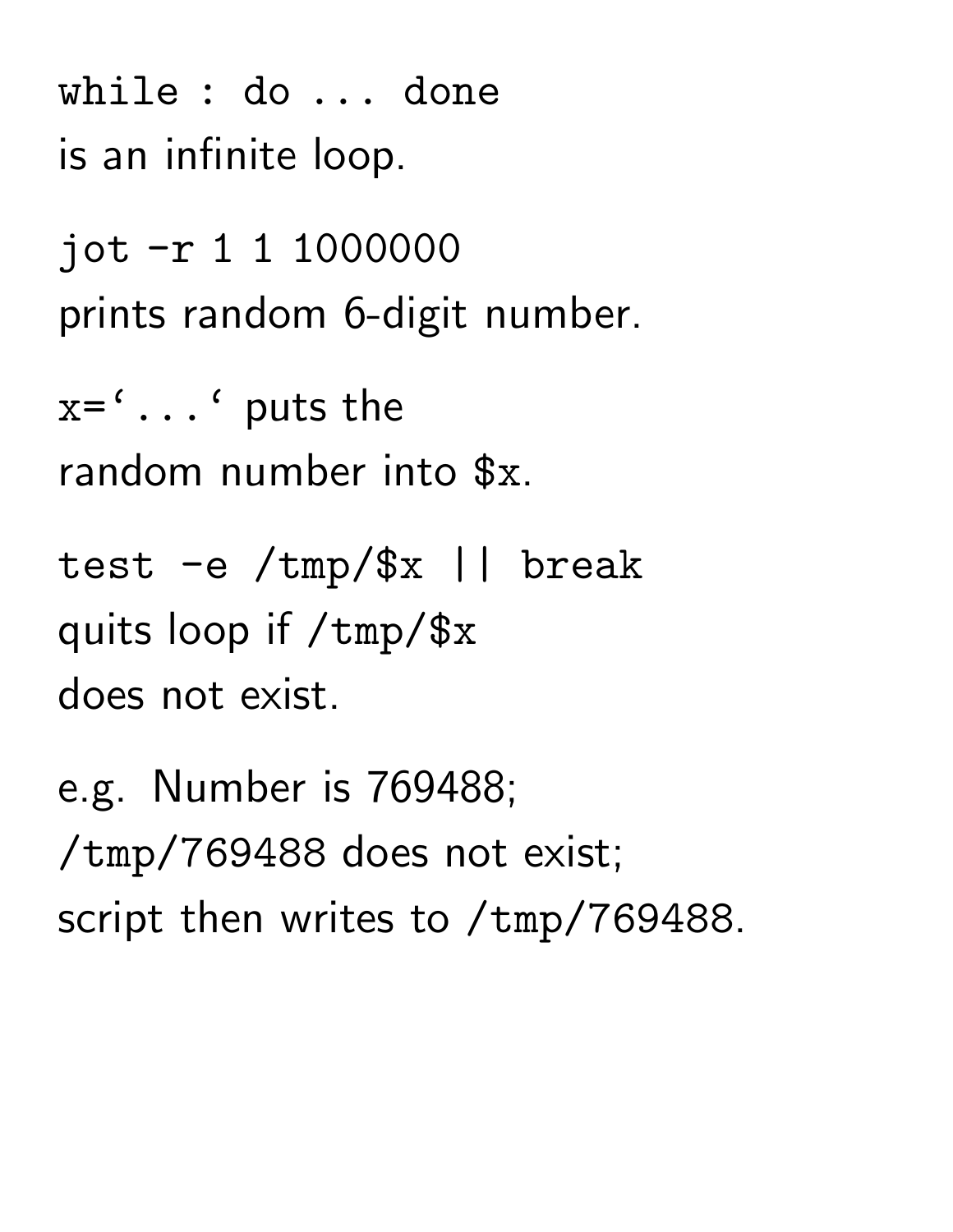"TOCTOU gap": the script's time of checking /tmp/769488 is not the same as the script's time of using /tmp/769488. The file may be created after the check and before the use.

Attacker guesses the number and creates /tmp/769488 as a world-writable file or a symbolic link.

"Race condition": the attacker and the script are in a race. Race starts when the script checks /tmp/769488; race ends when file is created.